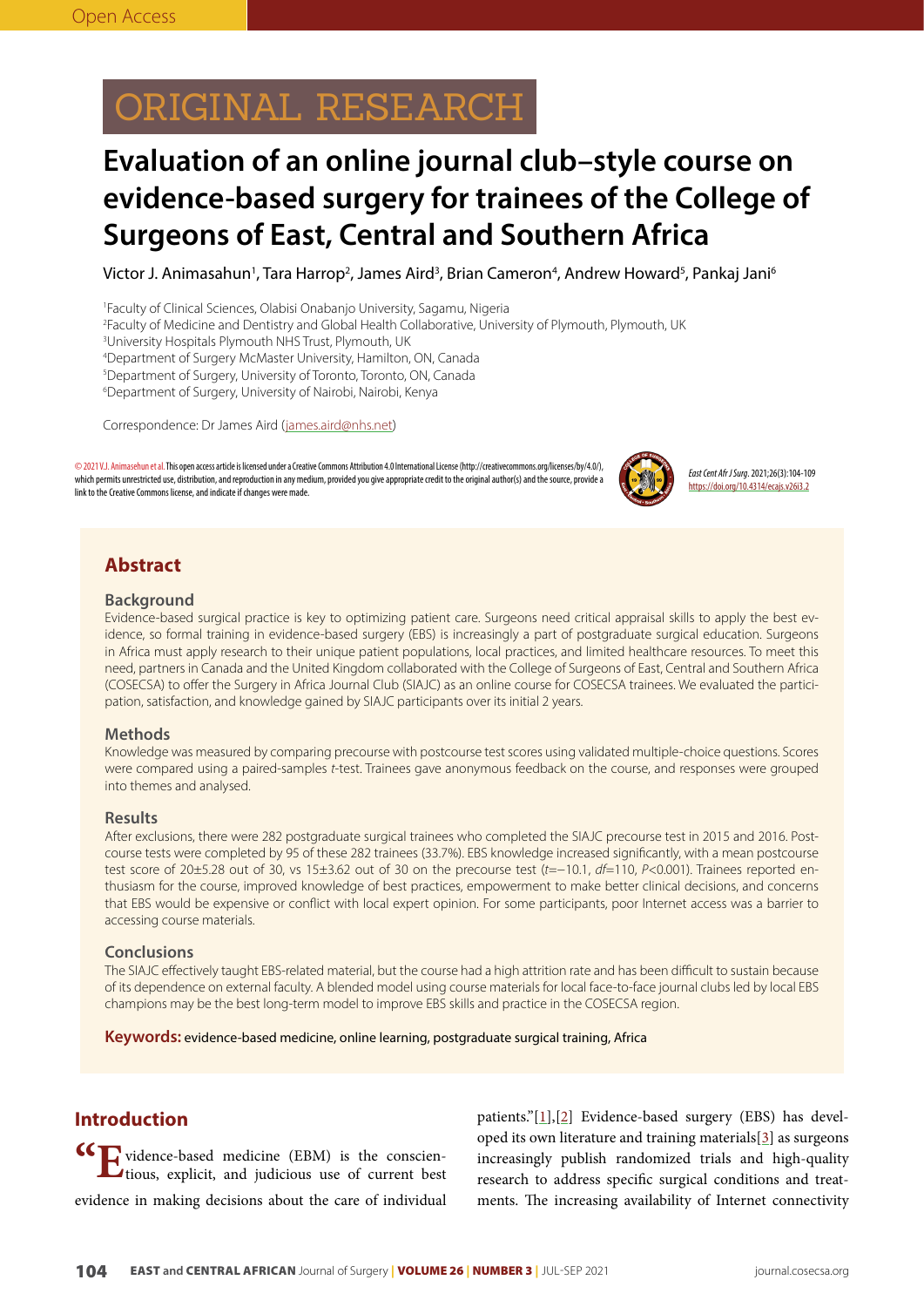<span id="page-1-0"></span>**Table 1. Surgery in Africa Journal Club course objectives**

**After completing this course, we expect that trainees will be able to:**

1. Have an awareness of and know where to access the current evidence on the selected clinical topics.

2. Know the basic terminology and principles of evidence-based medicine.

3. Use the essential concepts of critical appraisal when reading a journal article in order to be able to assess how the evidence applies to their setting.

4. Cite evidence to support a clinical opinion on a discussion board.

5. Ultimately to work towards an evidence-based approach to a journal club and the care of patients.

Source: https://www.schoolforsurgeons.net

and smartphones in low-resource countries, coupled with improved access to online journals (for example, through the World Health Organization–initiated Health InterNetwork Access to Research Initiative [HINARI]),[\[4\]](#page-4-3) the potential benefits of EBS appear promising. However, since access to health research does not necessarily translate to effective uptake and correct application, it is imperative to educate surgeons how to search, critically appraise, and apply the best evidence to suit the clinical peculiarities of their specific contexts to achieve better patient outcomes.[[3\]](#page-4-2)

Africa currently experiences a paradox of the greatest disease burden and lowest health-sector human resource capacity in terms of number, skillset, and research capacity.[[5\]](#page-5-0) It is believed that narrowing the health knowledge gap between low-income and high-income nations via improving access to online resources is a cost-effective means of reducing health inequalities.[[4](#page-4-3)] However, most surgical publications come from high-income countries, and research findings may or may not apply to the patients and available resources in low-resource settings. There is an increasing interest in, and production of, high-quality research partnerships between western countries and Africa, including with the College of Surgeons of East, Central and Southern Africa (COSECSA).[[5](#page-5-0)],[[6](#page-5-1)]

Acknowledging the dearth of clinical evidence in Africa, poor access to electronic publications, and the need to build research capacity in Africa, from 2001 to 2016, the University of Toronto Office of International Surgery, in collaboration with the Association of Surgeons of East Africa, administered the Ptolemy project to provide free access to the University of Toronto's online medical library to over 100 African surgeons and surgeons-in-training.[\[7\]](#page-5-2) In 2005, the Office of International Surgery began publishing a series of monthly evidence-based Surgery in Africa (SIA) Reviews online in collaboration with COSECSA and the Canadian Network for International Surgery, and these were accredited for continuing education credits by the Royal College of Physicians and Surgeons of Canada. The SIA Reviews were usually coauthored by surgeons from Africa, Canada, and the United Kingdom, linking surgeons from the CO-SECSA region to the best evidence-based surgical practices applicable to their patients and settings. Recognizing that better knowledge of study designs and limitations can help surgeons become better knowledge consumers and

researchers, the SIA Reviews evolved in 2015 into an online journal club format housed on the COSECSA School for Surgeons surgical curriculum website—a collaboration with the Royal College of Surgeons in Ireland.[\[8](#page-5-3)],[\[9](#page-5-4)]

How can we learn and teach the critical appraisal skills to find and interpret the best available research literature? Short postgraduate courses[\[10\]](#page-5-5) can improve knowledge and skills of physicians and physicians-in-training, but such courses may lack continuity and relevance. One of the best ways to learn about EBS is through a surgical journal club that uses applicable examples to learn more about research methods.[\[11\]](#page-5-6) Journal clubs generally include face-to-face discussion between experienced and younger surgeons and are starting to incorporate online formats.[\[12\]](#page-5-7)

The SIAJC format and objectives [\(Table 1\)](#page-1-0) have been previously described $[8]$  $[8]$ ,  $[9]$  $[9]$  and was loosely based on the popular Evidence-Based Reviews in Surgery (EBRS) used by Canadian surgical trainees for journal clubs.[[13](#page-5-8)] The 20 week online SIAJC course consisted of 10 modules—each designed to be completed in 2 weeks—on a range of surgical topics, each with a review article, a methods article, input from African surgical experts, multiple-choice questions, and an asynchronous discussion board. Each module highlighted the critical appraisal of a clinical publication relevant to African practice using different study designs (e.g., survey, case–control, randomized trial). Clinical topics included general surgery (e.g., sigmoid volvulus), orthopaedics (e.g., open fractures), thoracic surgery (e.g., empyema), neurosurgery (e.g., motorcycle helmets), plastic surgery (e.g., burns) and paediatric surgery (e.g., Hirschsprung's disease). Trainees were required to complete the precourse test and at least 6 of the 10 modules for their COSECSA membership (MCS) or fellowship (FCS) requirements, but test scores were not used to determine candidate progress.

This study aimed to evaluate the effectiveness of the SIAJC course at improving trainee knowledge and understanding of EBS using the validated precourse and postcourse test results and feedback from course participants.

#### **Methods**

#### **Study participants**

This was a retrospective, observational study. The study population comprised COSECSA surgeons-in-training who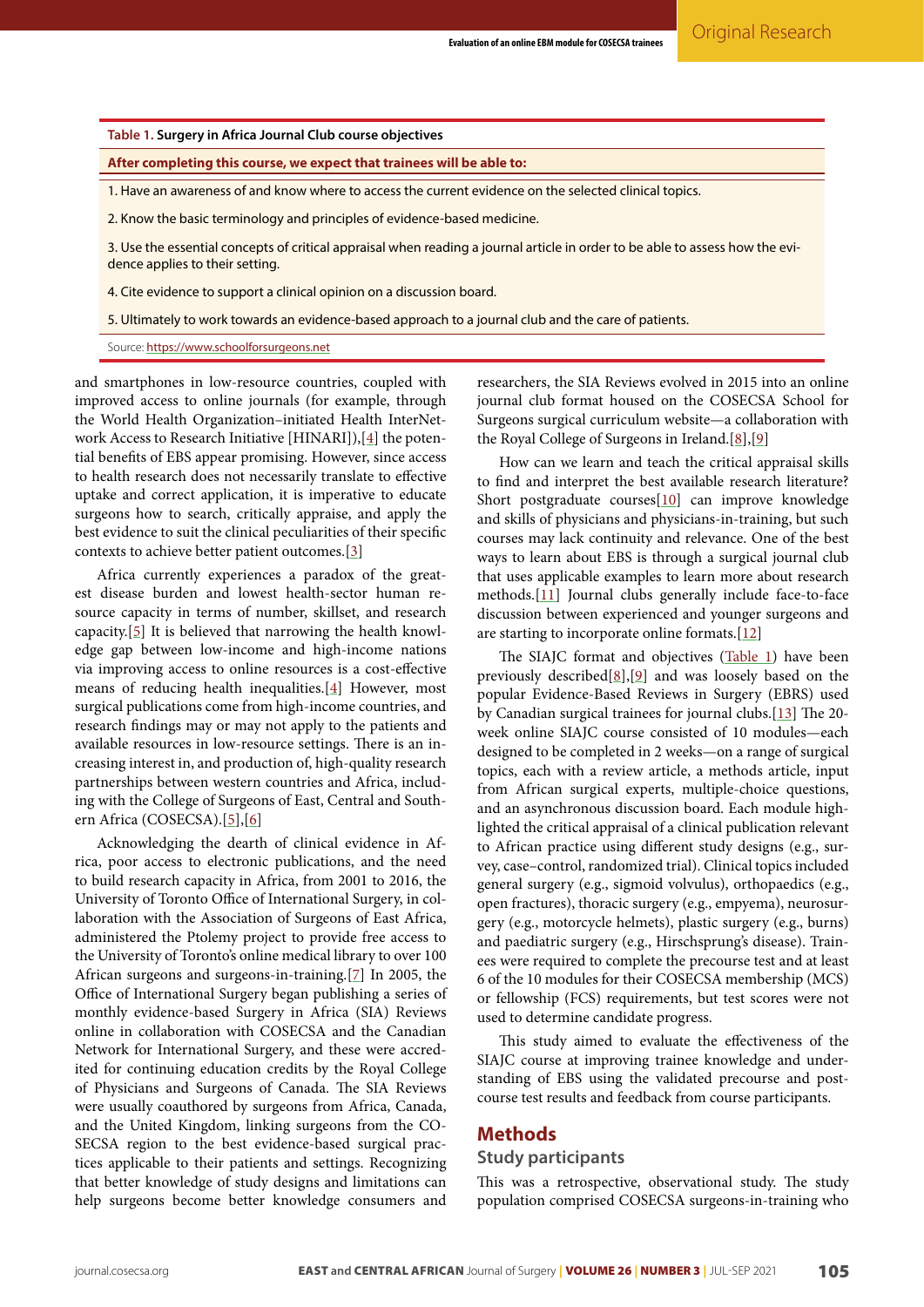<span id="page-2-0"></span>

enrolled in the online SIAJC EBS course and completed the precourse test in 2015 and 2016. Written informed consent to publish findings anonymously was obtained from the participants on the website at the time of submitting the tests online. Ethical approval was obtained from the COSECSA Institutional Review Board.

#### **Data collection**

Each module had a 15-item quiz, which provided feedback on the correct answers, and all of the precourse and postcourse questions were taken from the module quizzes. The 30-item precourse test with multiple-choice questions of EBS knowledge was developed by faculty content experts based on the SIAJC module content, with reference to other published EBM assessment tools.[\[10\]](#page-5-5) Content validity and face validity were achieved by piloting the test with SIAJC course faculty in Canada and East Africa. An initial review of the first 60 trainees confirmed a significant increase in the postcourse test scores after completion of the course.[[9](#page-5-4)]

The precourse and postcourse tests were identical and were completed approximately 5 months apart. The scores for the precourse test were not given to the participants until after they had finished the modules and completed the postcourse test. The durations required for each participant to complete both tests were recorded automatically by the website and stored in the database. At the end of the postcourse test, the trainees were asked to respond to open-ended questions to provide feedback on the EBM course.

#### **Data analysis**

Each correct test response was allotted 1 mark, and incorrect responses were allotted 0 marks. A total score was calculated for each participant and stored in the website database. The minimum attainable test score was 0, and the maximum score was 30.

Test scores and test completion durations stored on the website were downloaded into an Excel 2016 (Microsoft Corp., Redmond, WA, USA) spreadsheet. Participants' test scores were excluded if they were duplicates (some took the course again during the second year of the study period), if

<span id="page-2-1"></span>

| Table 2. Surgical trainee country of origin (n=85)      |                                                                                                         |  |
|---------------------------------------------------------|---------------------------------------------------------------------------------------------------------|--|
| <b>Country of origin</b>                                | n(%)                                                                                                    |  |
| <b>Burundi</b> <sup>a</sup>                             | $3(3.5\%)$                                                                                              |  |
| <b>Cameroon</b>                                         | $3(3.5\%)$                                                                                              |  |
| Ethiopia <sup>a</sup>                                   | $2(2.4\%)$                                                                                              |  |
| Gabon                                                   | $1(1.2\%)$                                                                                              |  |
| Kenya <sup>a</sup>                                      | 14 (16.5%)                                                                                              |  |
| <b>Malawi</b> <sup>a</sup>                              | 10 (11.8%)                                                                                              |  |
| Namibia <sup>a</sup>                                    | $3(3.5\%)$                                                                                              |  |
| Rwanda <sup>a</sup>                                     | 3(3.5%)                                                                                                 |  |
| <b>Somaliland</b>                                       | $2(2.4\%)$                                                                                              |  |
| <b>Tanzania</b> <sup>a</sup>                            | $6(7.0\%)$                                                                                              |  |
| Uganda <sup>a</sup>                                     | $8(9.4\%)$                                                                                              |  |
| Zambia <sup>a</sup>                                     | 20 (23.5%)                                                                                              |  |
| Zimbabwe <sup>a</sup>                                   | 10 (11.8%)                                                                                              |  |
| $\sim$ $\sim$ $\sim$ $\sim$ $\sim$ $\sim$ $\sim$ $\sim$ | $\mathcal{L} = \mathcal{L} \times \mathcal{L} \times \mathcal{L} \times \mathcal{L} \times \mathcal{L}$ |  |

<sup>a</sup>Member country of the College of Surgeons of East, Central and Southern Africa (COSECSA)

the test was prolonged by more than 90 minutes or more than 1 sitting, or if the test results were implausible outliers (either all or none correct in a short time). Only participants who completed the postcourse test were included in the analysis.

Data were then analysed using SPSS Statistics for Windows, version 21 (IBM Corp., Armonk, NY, USA). Pairedsamples *t*-tests were used to analyse the mean differences between the paired samples of scores and test durations. The level of significance was set at 5%. Responses from the open-ended feedback questions were grouped into themes and analysed.

### **Results**

There were 353 precourse test results, and 71 were excluded for the following reasons: test completed by a participant who had already completed the test (n=19), prolonged completion time (n=36), and implausible outliers (n=16). This left 282 precourse test results to consider for the analysis. Postcourse tests were completed by 95 of the 282 trainees (33.7%) who completed the precourse test; these 95 trainees comprised the study sample ([Figure](#page-2-0))**.** Sociodemographic data were available for 85 of the 95 participants: 70 men (82.4%) and 15 women (17.6%). Participants originated from 13 countries, including 10 of the 14 CO-SECSA member countries ([www.cosecsa.org](http://www.cosecsa.org/)) and 3 other African countries. The national origins of the trainees are summarized in [Table 2](#page-2-1).

Precourse test scores ranged from 5 to 24 (out of 30), and postcourse scores ranged from 7 to 30 (out of 30). The mean score improved from 15.02±3.62 before the test to 20.18±5.28 after the test (*t*=−10.1, *df*=110, *P*<0.001) [\(Table 3\)](#page-3-0).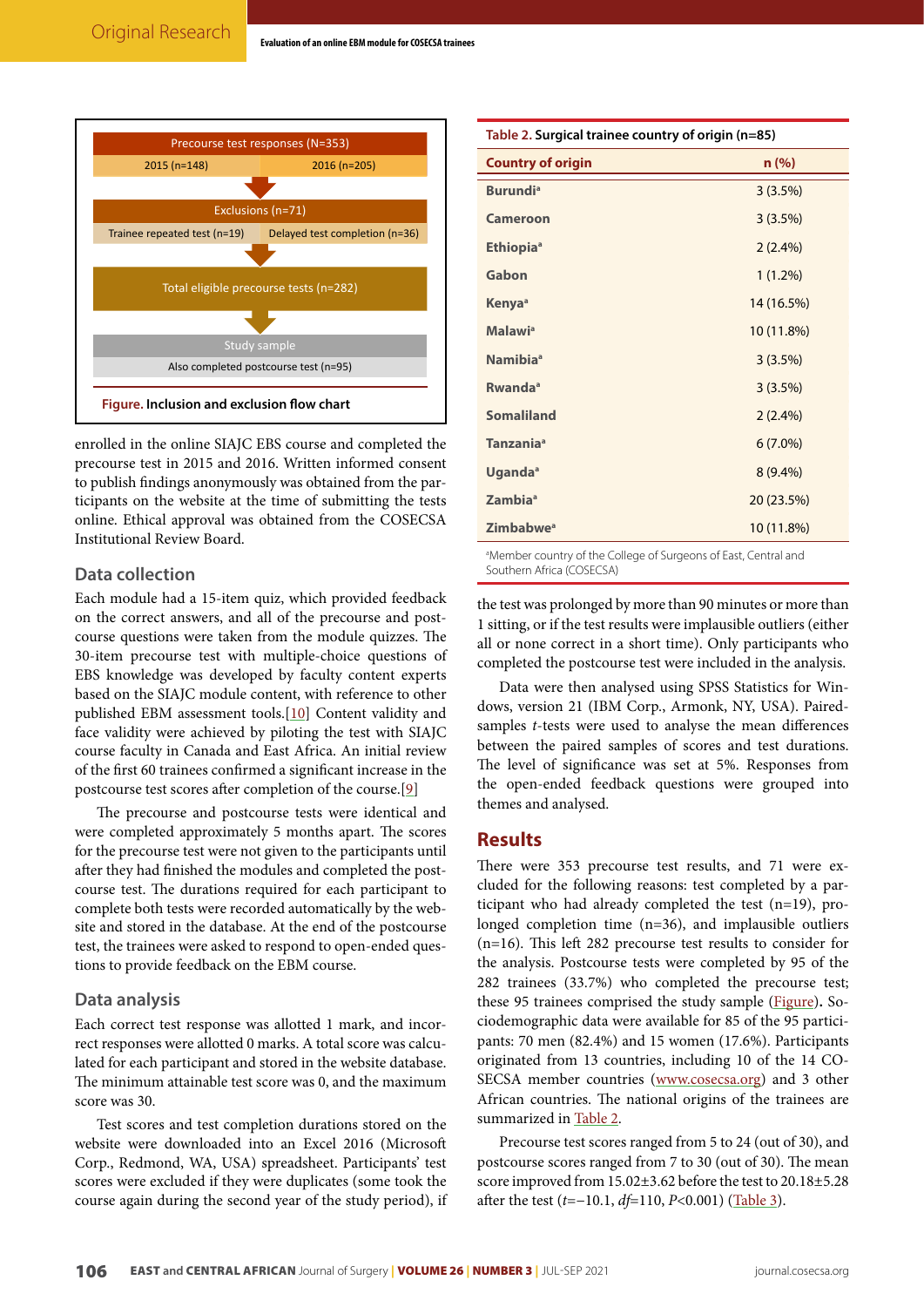<span id="page-3-0"></span>

| Table 3. Evidence-based surgery test results (n=95)  |                          |                           |            |
|------------------------------------------------------|--------------------------|---------------------------|------------|
| <b>Variable</b>                                      | <b>Precourse</b><br>test | <b>Postcourse</b><br>test | P<br>value |
| $Mean \pm SD$ test<br>score out of 30                | $15.02 + 3.62$           | $20.18 + 5.28$            | < 0.001    |
| $Mean \pm SD$<br>interval to test<br>completion, min | $40.67 + 25.02$          | $30.05 + 18.35$           | < 0.001    |
| SD, standard deviation                               |                          |                           |            |

The intervals to test completion ranged from 12 to 120 minutes for the precourse test and 2 to 87 minutes for the postcourse test. The mean interval to test completion decreased from 40.67±25.02 minutes for the precourse test to 30.05±18.35 minutes for the postcourse test (*t*=4.56, *df*=110, *P*<0.001).

#### **Participants' feedback on the SIAJC course**

The overall feedback from the course participants was positive, with comments such as, "made research oriented material more palatable and interesting", "encouragement to keep focused on the standard of care", and "wealth of knowledge gained enormous".

In terms of the course objectives, analysis of participant feedback identified the following 5 themes (with representative quotations):

1. The SIAJC course improved awareness of best practices.

*"I have learned to look for strong evidence in most of the decisions I make."*

*"Helped bring perspective especially regarding practising in my setting"*

*"Applicable to my daily practice in Africa"*

2. Knowledge of EBS empowered trainees to make better clinical decisions.

*"I enjoyed the fact that when I talk about a subject, I feel like I have to confirm the best evidence first… systematic reviews and their importance…"*

*"I feel more confident discussing surgical topics with colleagues."*

3. Concerns that the preferred evidence-based choice of management may be expensive.

*"I feel more confident when discussing with my seniors about the choice of the treatment we will use… but what to do when the best choice is very expensive…"*

4. Concerns that there may be conflict between evidencebased management options offered by trainees and local senior expert opinion.

*"It should be good if our seniors were more involved because it is up to them to make changes in the practice. We, as trainees, have not the ability to decide what must be done in the department: we* 

*just give our opinion and, in many cases, we work according to the material we have, not according to the evidence-based practice."*

5. Unreliable Internet limited the SIAJC course access for some participants.

*"Internet access is very expensive, and that limits duration of log in and interaction."*

*"… this rely on Internet availability which at times I personally failed more than twice to finish the tasks [tests] and have to re upload the answers after failure to load in first place."*

#### **Discussion**

LaGrone et al. $[14]$  $[14]$  $[14]$  identified language, access to journals, and training as global barriers to surgeons' practice of EBM. With better access to the Internet and surgical literature, a lack of training in critical appraisal is among the main barriers to knowledge consumption and utilization. Several studies from Africa have reported minimal exposure to EBM training either at the undergraduate or postgraduate levels of medical education.[[15\]](#page-5-10),[[16](#page-5-11)] EBM courses are being integrated into undergraduate training,[\[17\]](#page-5-12) but there is still a need to provide better learning resources to postgraduate surgical trainees globally.

Investigations of face-to-face EBM courses have demonstrated improvements in knowledge through precourse and postcourse tests, with response rates ranging from 87% to 100%,[[7](#page-5-2)],[[18](#page-5-13)]-[[21](#page-5-14)] including from high-income countries.[[22](#page-5-15)] Recent publications have also looked at online instruction in EBM.[[15](#page-5-10)],[\[23\]](#page-5-16),[\[24\]](#page-5-17) Stellenbosch University in South Africa offered a 12-week online EBM course to family medicine residents and found improved EBM knowledge and skills associated with course completion.[[15](#page-5-10)] There were challenges explaining difficult concepts online, and the methods discussed were limited to randomized controlled trials and guidelines. Course tutors emphasized the importance of ensuring that examples were practical and relevant to daily practice.

In comparing online with face-to-face instruction about EBM, El Sayed and Abdelmonem[\[25](#page-5-18)] found that online learners had similar exam scores but higher project scores than face-to-face learners. Student satisfaction was similar between the groups, but one-third of the face-to-face students perceived inconsistencies among instructors. They concluded that blended learning provides an optimum learning environment and that integrating EBM into practice would be ideal.[[25](#page-5-18)]

COSECSA and its collaborators from the Royal College of Surgeons in Ireland have pioneered a model of disseminated postgraduate surgical education using online resources, so the Internet-based platform was already available to move SIAJC online.[[8](#page-5-3)] Advantages of an online course for COSECSA surgical residents include the opportunity for self-paced learning, and the asynchronous discussion board. Disadvantages noted by participants were the lack of opportunities for detailed questions and explanations of difficult concepts, and the challenges associated with Internet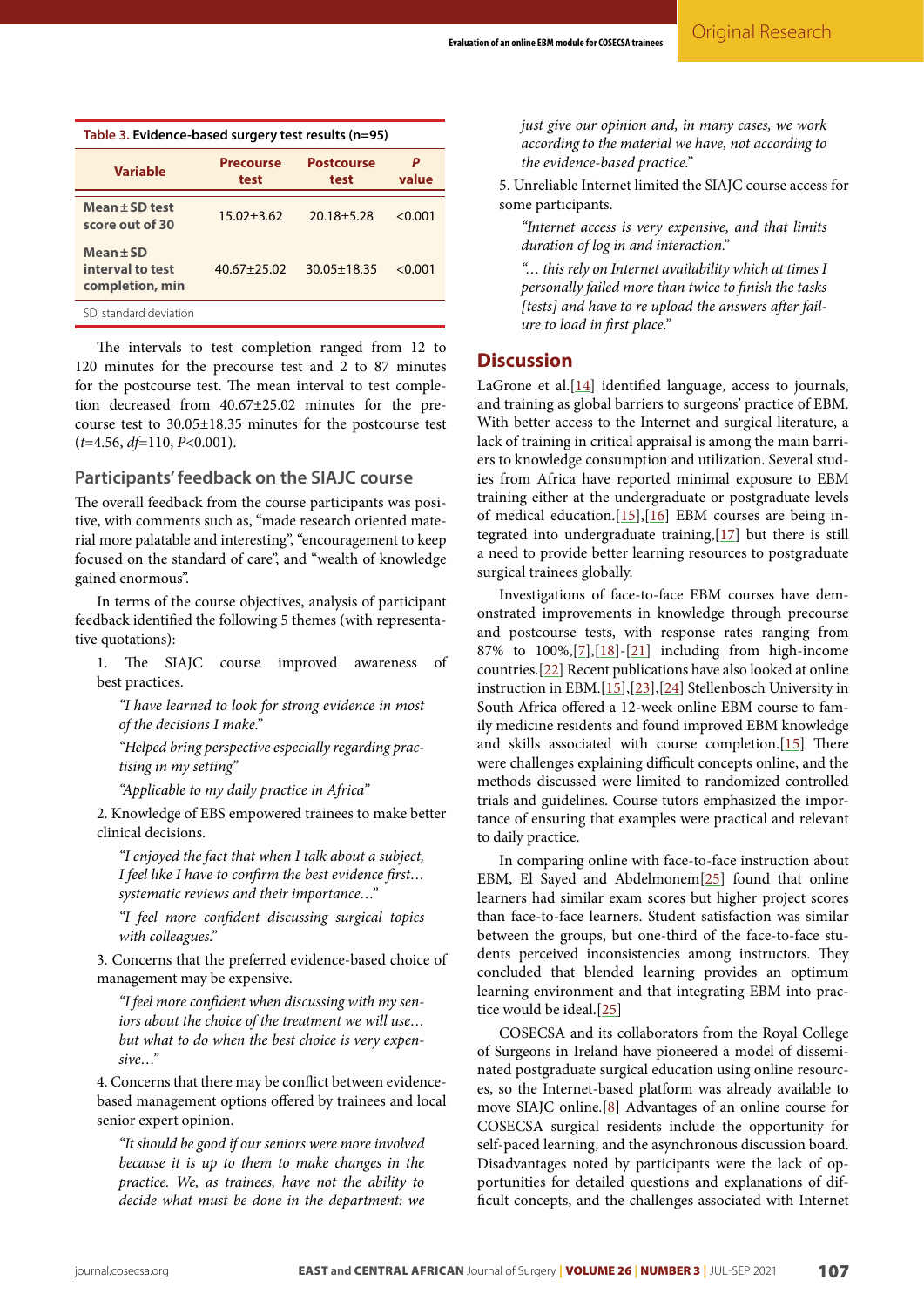reliability. However at least a couple of trainee groups used the course materials for their own local face-to-face journal clubs and reported back to the online discussion board in a blended learning format.

To investigate the outcomes of this course, we considered the criteria for evaluating an educational intervention described by Belfield[\[26\]](#page-5-19): participation, satisfaction, knowledge, behaviour change, and patient outcomes. We were able to evaluate the first 3 concepts, but evidence-based practice and patient outcomes are rarely reported because they are difficult to measure. The course completion rate—as indicated by completion of the postcourse test—was 33.7%, indicating high attrition. Some trainees may have decided to defer their fellowship exams another year and may have subsequently retaken the course. Others indicated that the course reading was a lot of extra work on top of their clinical responsibilities, which made it difficult to keep up. Some may not have overcome the Internet challenges when attempting to download the course materials, and 1 trainee suggested that access would have been easier with the provision of a downloadable zip file with all of the course content.

Trainee satisfaction was high, as gauged by the informal feedback at the end of the course and as illustrated in quotations listed in this article. Significantly improved knowledge was well documented in our comparison of precourse and postcourse test results, and given that the postcourse test took place 5 months after the precourse test and that the postcourse test was associated with shorter completion times, it seems that the knowledge gain was sustained. There were specific trainee suggestions to improve the course, including shorter modules, better moderation of discussion, extension of the course to 1 full year, more explanation of statistical methods, and the addition of live discussion forums.

The long-term sustainability of any educational collaboration can be challenging. The SIAJC continued for 4 years, but the time commitments required from both trainees and faculty was significant. A core of modules has been developed and continues to be relevant. The online discussion is among the most valued parts of the course, but with dozens of participants, optimization of its usefulness requires attentive moderation and local surgical expert participation. There is no doubt that the content and format have sparked keen participation and improved knowledge of evidence-based surgical practice, but revisions to the SIAJC format will be needed to allow it to continue as a valuable learning resource.

#### **Limitations**

There were a few limitations to this retrospective study. There was attrition bias since only 33.7% of trainees who completed the precourse test went onto complete the postcourse test. Attrition bias is a known bias for before-and-after intervention evaluation exercises, and since the postcourse test was not compulsory, we did not explore the reasons explaining why trainees did not complete it.

Second, some individuals entered multiple responses due to weak Internet connection and unfamiliarity with the website interface. Although multiple responses were eliminated when analysing the study data, we hope to improve the user interface to make it more user-friendly, create a user demo, and configure the website to prevent multiple responses.

Finally, 36 trainees took between 2 hours and 3 days to complete either test. These data were excluded because we did not feel that they would have portrayed an objective assessment of the individuals' knowledge. We hope to design a countdown timer on the website that will automatically log an individual out of the test site when the allotted time lapses and prevent account holders with elapsed time allotments from taking further tests in the future.

### **Conclusions**

We have described the outcomes of a collaborative intervention using online teaching modules to improve knowledge of EBS for surgeons training in the COSECSA region. The increased postcourse scores and decreased time taken to complete the postcourse test relative to the precourse exercise suggest a measure of success. We propose that addressing the limitations described earlier and scaling up this intervention would help surgeons prioritize seeking good evidence, translate evidence to local clinical practice, and partake in relevant research to fill in knowledge and literature gaps.

The COVID-19 pandemic has produced challenges to travel and having face-to-face workshops and meetings between the Global South and North, but it has provided more opportunities for remote e-learning. COSECSA's online surgical curriculum provides a regionally relevant model that can be emulated anywhere and includes global faculty. The SIAJC course has proven to be popular and valued, and we can conclude that EBS knowledge has increased amongst participants. However, teaching and learning evidence-based surgical practice requires critical appraisal and discussion between learners and experts, which may be best done in a blended online and face-to-face format. The next iteration of the SIAJC may provide a model for local content experts and research methods experts in the COSECSA region (and beyond) to emulate for their surgical journal clubs.

#### **References**

- <span id="page-4-0"></span>1. Sackett DL, Rosenberg WM, Gray JA, Haynes RB, Richardson WS. Evidence based medicine: what it is and what it isn't. *BMJ*. 1996;312(7023):71-72. doi:10.1136/bmj.312.7023.71 [[View Article](https://doi.org/10.1136/bmj.312.7023.71)] [[PubMed](https://pubmed.ncbi.nlm.nih.gov/8555924/)]
- <span id="page-4-1"></span>2. Djulbegovic B, Guyatt GH. Progress in evidence-based medicine: a quarter century on. *Lancet*. 2017;390(10092):415-423. doi:10.1016/ S0140-6736(16)31592-6 [[View Article](https://doi.org/10.1016/s0140-6736(16)31592-6)] [[PubMed](https://pubmed.ncbi.nlm.nih.gov/28215660/)]
- <span id="page-4-2"></span>3. Thoma A, Sprague S, Voineskos SH, Goldsmith CH, eds. *Evidence-Based Surgery: A Guide to Understanding and Interpreting the Surgical Literature*. Springer; 2019. doi:10.1007/978-3-030-05120-4 [[View Book](https://doi.org/10.1007/978-3-030-05120-4)]
- <span id="page-4-3"></span>4. Van Essen C, Mizero P, Kyamanywa P, Cartledge P. HINARI grows: one step closer to health information for all. *Trop Med Int Health*. 2014;19(7):825-827. doi:10.1111/tmi.12310 [[View Article](https://doi.org/10.1111/tmi.12310)] [[PubMed](https://pubmed.ncbi.nlm.nih.gov/24724582/)]